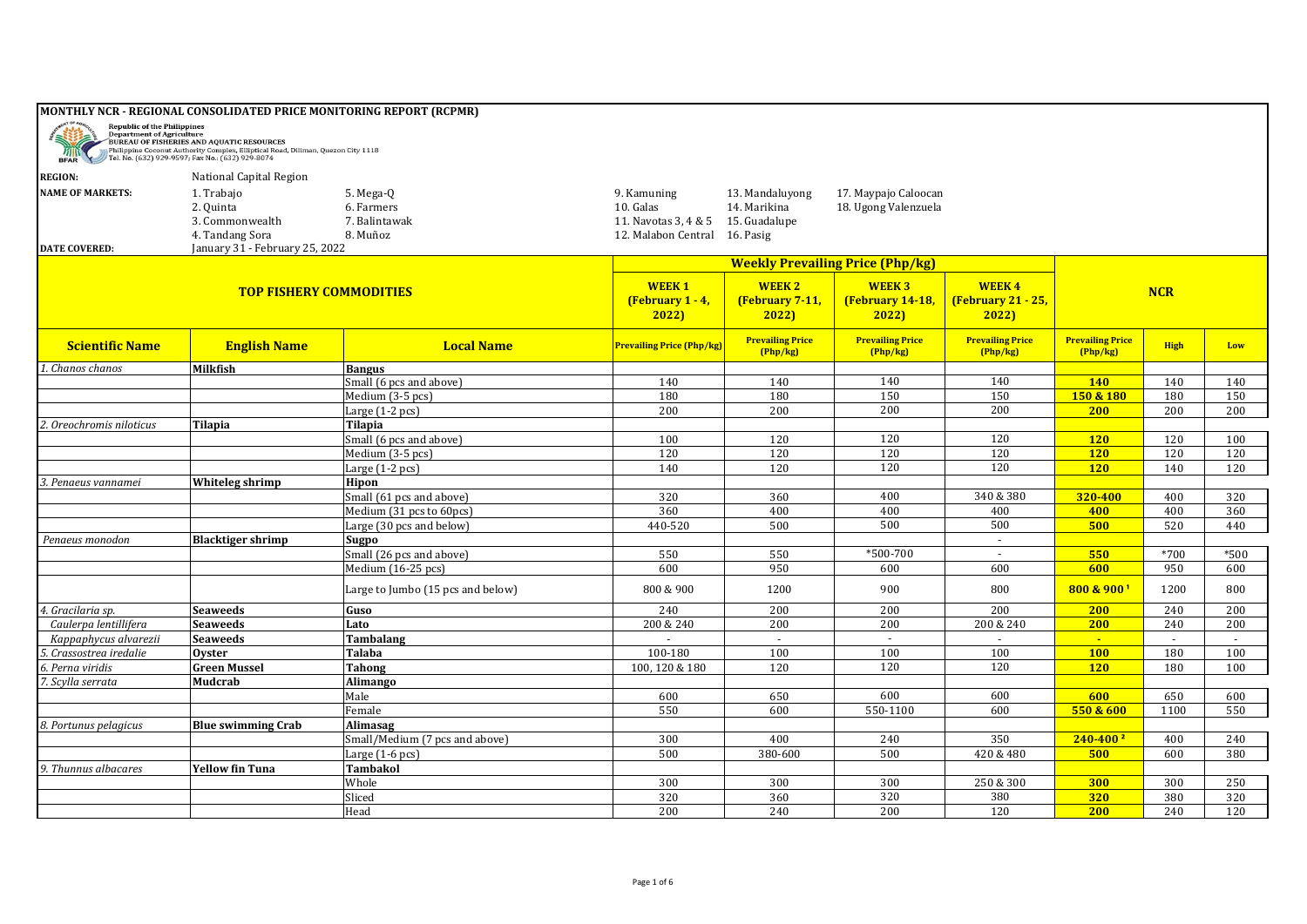|                                               | <b>TOP FISHERY COMMODITIES</b>                   |                                                     | <b>WEEK1</b><br>(February $1 - 4$ ,<br>2022 | <b>WEEK2</b><br>(February 7-11,<br>2022 | <b>WEEK3</b><br>(February 14-18,<br>2022) | <b>WEEK4</b><br>(February 21 - 25,<br>2022 |                                     |                  |                  |
|-----------------------------------------------|--------------------------------------------------|-----------------------------------------------------|---------------------------------------------|-----------------------------------------|-------------------------------------------|--------------------------------------------|-------------------------------------|------------------|------------------|
| <b>Scientific Name</b>                        | <b>English Name</b>                              | <b>Local Name</b>                                   | <b>Prevailing Price (Php/kg)</b>            | <b>Prevailing Price</b><br>(Php/kg)     | <b>Prevailing Price</b><br>(Php/kg)       | <b>Prevailing Price</b><br>(Php/kg)        | <b>Prevailing Price</b><br>(Php/kg) | <b>High</b>      | Low              |
| Katsuwonus pelamis                            | <b>Skipjack Tuna</b>                             | Gulvasan                                            |                                             |                                         |                                           |                                            |                                     |                  |                  |
|                                               |                                                  | Whole                                               | 160                                         | 160-240                                 | 200                                       | 200                                        | 160 & 200                           | 240              | 160              |
|                                               |                                                  | Sliced                                              | 240                                         |                                         | 300                                       | $\sim$                                     | 240 & 300                           | 300              | 240              |
| Auxis thazard                                 | <b>Frigate Tuna</b>                              | Tulingan                                            | 240                                         | 200 & 240                               | 240                                       | 280                                        | 240                                 | 280              | 200              |
| Auxis rochei                                  | <b>Bullet Tuna</b>                               | Tulingan                                            | 180 & 200                                   | 200                                     | 200 & 280                                 | 220 & 240                                  | 200                                 | 280              | 180              |
| 0. Sardinella fimbriata                       | <b>Fringescale Sardinella</b>                    | <b>Tunsov</b>                                       | $\sim$                                      | 150                                     | 120 & 150                                 | 150                                        | <b>150</b>                          | 150              | 120              |
| Sardinella lemuru                             | <b>Bali Sardinella</b>                           | <b>Tamban</b>                                       | 80                                          | 80                                      | 100                                       | 100                                        | 80 & 100                            | 100              | 80               |
| Sardinella gibosa                             | <b>Goldstripe Sardinella</b>                     | <b>Tamban</b>                                       | 200                                         | 180 & 200                               | 200                                       | 200                                        | 200                                 | 200              | 180              |
| 1. Rastrilleger kanagurta                     | <b>Indian Mackerel</b>                           | Alumahan                                            | 300                                         | 300                                     | 280 & 320                                 | 260 & 320                                  | 300 & 320                           | 320              | 260              |
| Scomberomorus                                 | <b>Narrow-barred Spanish</b>                     |                                                     |                                             |                                         |                                           |                                            |                                     |                  |                  |
| commerson                                     | <b>Mackerel</b>                                  | Tangigue                                            | 550                                         | 550                                     | 400                                       | 600                                        | 550                                 | 600              | 400              |
| 12. Decapterus macrosoma                      | <b>Shortfin scad</b>                             | Galunggong                                          |                                             |                                         |                                           |                                            |                                     |                  |                  |
|                                               |                                                  | Small (21 pcs and above)                            | 180                                         | 200                                     | 200                                       | 150-220                                    | 200                                 | 220              | 150              |
|                                               |                                                  | Medium (11-20 pcs)                                  | 240-280                                     | 200                                     | 240                                       | 180                                        | 240                                 | 280              | 180              |
|                                               |                                                  | Large $(7-10)$ pcs)                                 | 240-280                                     | 200                                     | 200 & 280                                 | 200-280                                    | 200 & 280                           | 280              | 200              |
| 13. Loliao sp                                 | Sauid                                            | Pusit                                               |                                             |                                         |                                           |                                            |                                     |                  |                  |
|                                               |                                                  | Lumot                                               | 320                                         | 400                                     | 400 & 480                                 | 400                                        | 400                                 | 480              | 320              |
|                                               |                                                  | Bisaya/Kalawang/Lapis                               | 200                                         | 400                                     | 380 & 400                                 | 380                                        | 380 & 400                           | 400              | 200              |
| 14. Lutjanus sp.                              | <b>Snapper</b>                                   | Maya-maya                                           | 360 & 400                                   | 400                                     | 400                                       | 400                                        | 400                                 | 400              | 360              |
| 15. Epinephelus sp.                           | Grouper                                          | Lapu-lapu                                           | 350                                         | 500                                     | 350                                       | 400                                        | 350                                 | 500              | 350              |
| Epinephelus sp.                               | <b>Grouper</b> (Red)                             | Lapu-lapu pula                                      | 550                                         | 550                                     | 400                                       | 550                                        | 550                                 | 550              | 400              |
| <b>OTHER FISHERY COMMODITIES</b>              |                                                  |                                                     |                                             |                                         |                                           |                                            |                                     |                  |                  |
| Abalistes sp.                                 | Triggerfish                                      | Pakol                                               | $\sim$                                      | $\sim$                                  | $\sim$                                    | $\mathbf{r}$                               | $\mathbf{u}$                        | $\sim$           | $\sim$           |
| Acanthurus nigricauda                         | <b>Epaulette Surgeonfish</b>                     | Labahita/Indangan                                   | $\sim$                                      | $*160$                                  | $\sim$                                    | *200 & 220                                 | $*160-220$                          | $*220$           | $*160$           |
| Acanthurus olivaceus                          | <b>Orangespot Surgeonfish</b>                    | Uring/Tarian                                        | $\sim$                                      | $\sim$                                  | $\sim$                                    | $\sim$                                     | $\blacksquare$                      | $\sim$           | $\sim$           |
| Acanthurus sp.                                | <b>Surgeon Fish</b>                              | Labahita                                            |                                             |                                         | $*200 - 220$                              |                                            | $*200 - 220$                        | 220              | 200              |
| Acetes sp.<br>Alepis diebaba                  | Krill<br>Shrimp scad                             | Alamang<br>Salav batang                             | 60<br>$\sim$                                | 60<br>280                               | 60<br>240                                 | 60<br>260-300                              | $60 -$<br>240-300                   | 60<br>300        | 60<br>240        |
| Alepes vari                                   | <b>Herring scad</b>                              | <b>Salav</b>                                        | $\sim$                                      | $*200$                                  | $\sim$                                    |                                            | $*200$                              | *200             | *200             |
| Aluterus monoceros                            | <b>Unicorn leatheriacket</b>                     | Siwarik                                             | $\sim$                                      |                                         | $\sim$                                    |                                            |                                     |                  |                  |
| Atule mate                                    | <b>Yellowtail Scad</b>                           | Salay-salay/Marapati/Budburon/Bagudlong             | $\sim$                                      | 280-320                                 | 240                                       | 200 & 360                                  | $200 - 360$ <sup>3</sup>            | 360              | 200              |
| Ambiygaster sirm                              | Spotted sardinella                               | Turav                                               | $\sim$<br>300                               |                                         | $\sim$<br>300                             | $\sim$                                     | <b>Carlos</b>                       | $\sim$           | $\sim$           |
| Caesio sp.<br>Caesio caerulaurea              | <b>Fusilier</b><br><b>Blue and Gold Fusilier</b> | <b>Dalagang Bukid</b><br>Dalagang Bukid Bilog/Sulid |                                             | 300-380<br>360                          | $\sim$                                    | 260-300<br>$\frac{280}{280}$               | 300<br>280 & 360                    | 380<br>360       | 260<br>280       |
| Caesio cunina                                 | <b>Redbelly Yellowtail Fusilier</b>              | Dalagang Bukid                                      | 300 & 360                                   | 360                                     | 300                                       | 360                                        | 360                                 | 360              | 300              |
| Carangoides armatus                           | Longfin trevally                                 | <b>Talakitok</b>                                    |                                             | *350                                    | $\sim$                                    | 260-350                                    | 260-350                             | 350              | 260              |
| Carangoides ferdau                            | <b>Blue Trevally</b>                             | Talakitok/Sibo                                      | $\sim$                                      | $\sim$                                  | $\sim$                                    | $\sim$                                     |                                     |                  |                  |
| Carangoides fulvoauttatus<br>Caranx ignobilis | Yellow/Gold-spotted<br><b>Giant Trevally</b>     | Talakitok/Mamsa<br>Talakitok                        | $\sim$<br>$\sim$                            | $\sim$<br>$\sim$                        | $\sim$<br>$\sim$                          | $\sim$<br>$\sim$                           | $\mathbf{u}$ .<br>$\sim$            | $\sim$<br>$\sim$ | $\sim$<br>$\sim$ |
| Caranx sexfasciatus                           | <b>Big Eve Trevally</b>                          | <b>Talakitok</b>                                    |                                             | $\sim$                                  | $\sim$                                    |                                            | $\mathbf{u}$                        | $\sim$           | $\sim$           |
| Caranx sp.                                    | <b>Trevally</b>                                  | Talakitok                                           | 320-400                                     | 400                                     | 350                                       | 400 & 450                                  | 400                                 | 450              | 320              |
| Caranx melampyaus                             | <b>Bluefin Trevally</b>                          | Talakitok/Mamsa/Lison                               | $\sim$                                      | $\sim$                                  | $\sim$<br>$\sim$                          | $\sim$<br>$\sim$                           | $\sim$<br>$\mathbf{u}$              | $\sim$           | $\sim$           |
| Channa striata<br>Clarias aariepinus          | Mudfish/Striped<br><b>African Catfish</b>        | Haw-An/Dalag/Aluan<br><b>Hito/Pantat</b>            | $\sim$                                      |                                         |                                           |                                            |                                     |                  |                  |
| Clarias sp.                                   | Catfish                                          | Hito                                                | $\sim$                                      | $*130-200$                              | $*130-400$                                | $*130-180$                                 | $*130 - 400$                        | $*400$           | $*130$           |
| Coryphaena hippurus                           | Common Dolphin Fish                              | Dorado/Duradu/Lamadang/Pandawan                     | $\sim$                                      | $\sim$                                  | $\sim$                                    | $\sim$                                     |                                     | <b>Section</b>   | $\sim$           |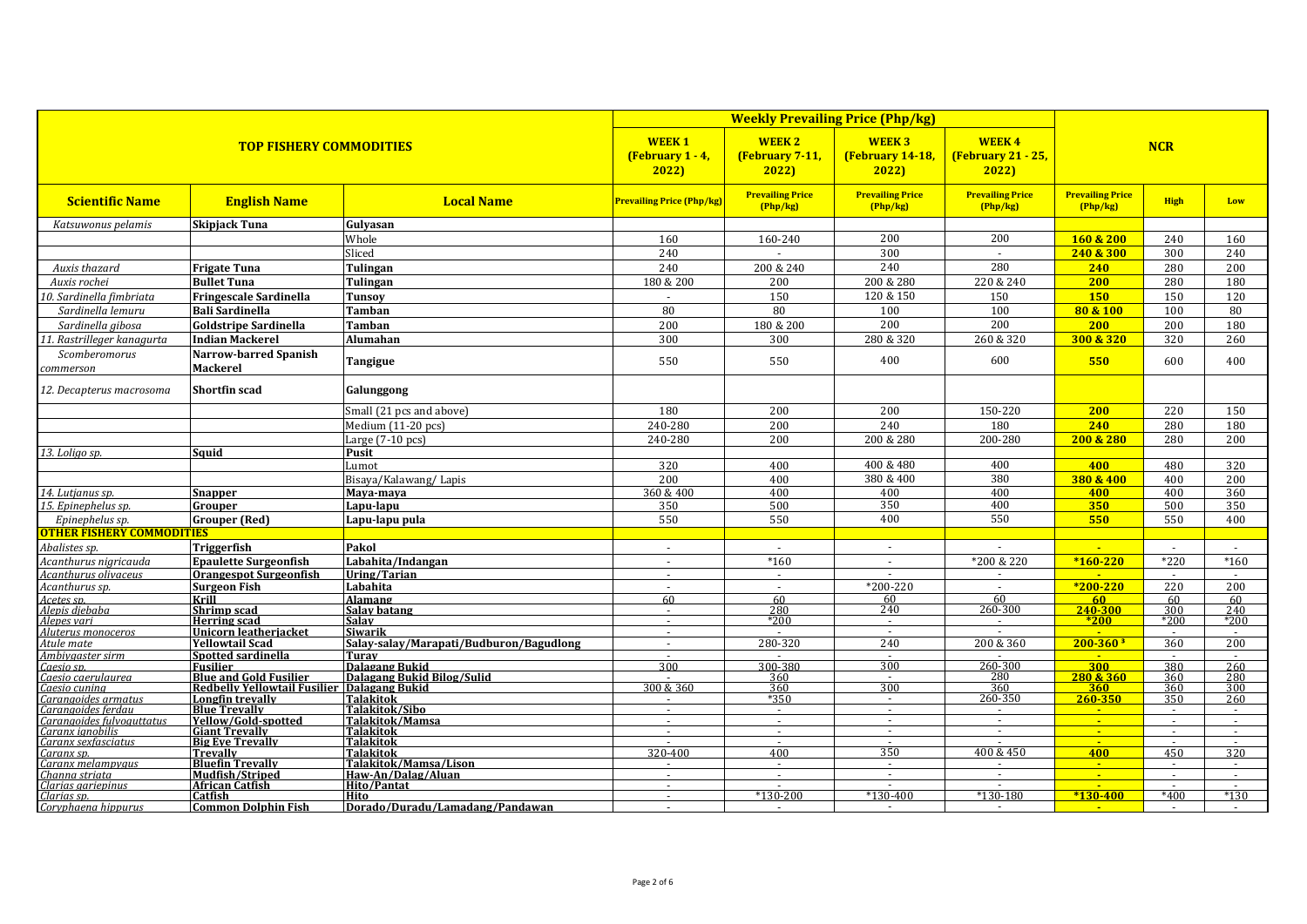|                                                                                                          | <b>TOP FISHERY COMMODITIES</b>                        |                                                      |                                  | <b>WEEK2</b><br>(February 7-11,<br>2022 | <b>WEEK3</b><br><b>(February 14-18,</b><br>2022) | <b>WEEK4</b><br>(February 21 - 25,<br>2022) | <b>NCR</b>                                 |                  |                          |  |
|----------------------------------------------------------------------------------------------------------|-------------------------------------------------------|------------------------------------------------------|----------------------------------|-----------------------------------------|--------------------------------------------------|---------------------------------------------|--------------------------------------------|------------------|--------------------------|--|
| <b>Scientific Name</b>                                                                                   | <b>English Name</b>                                   | <b>Local Name</b>                                    | <b>Prevailing Price (Php/kg)</b> | <b>Prevailing Price</b><br>(Php/kg)     | <b>Prevailing Price</b><br>(Php/kg)              | <b>Prevailing Price</b><br>(Php/kg)         | <b>Prevailing Price</b><br>(Php/kg)        | <b>High</b>      | Low                      |  |
| Coryphaena sp.                                                                                           | Dolphin Fish                                          | Pandawan                                             | $\sim$                           | *200 & 220                              | $*150-200$                                       | $\sim$                                      | $*150-220$                                 | $*220$           | *200                     |  |
| Cypselurus poecilopterus<br>Cypselurus sp.                                                               | <b>Spotted Flying Fish</b>                            | Bangsi                                               | $\sim$                           |                                         |                                                  | $\sim$                                      | <b>Section</b>                             |                  |                          |  |
|                                                                                                          | <b>Flying Fish</b>                                    | Iliw/Barongov/Baro-baro                              | $\sim$                           | $\sim$                                  | $*120$                                           | $*120$                                      | $*120$                                     | $*120$           | $*120$                   |  |
| Decapterus kurroides                                                                                     | <b>Redtail Scad</b>                                   | Burot/Budlov/Tabilos/Butsawan                        | $\sim$                           | 240                                     | 200                                              | 120 & 150                                   | $120 - 240$ <sup>4</sup>                   | 240              | 120                      |  |
| Decapterus macarellus                                                                                    | <b>Mackerel Scad</b>                                  | Ralsa                                                |                                  | 200                                     | 200-240                                          | 220                                         | <b>200</b>                                 | 240              | 200                      |  |
| Decapterus macrosoma                                                                                     | <b>Shortfin Scad</b>                                  | <b>Galunggong (Imported)</b><br>Medium $(11-20$ pcs) | 180.200.220                      | 200                                     | 180                                              | 140-200                                     | 200                                        | 220              | 140                      |  |
|                                                                                                          |                                                       | Large (7-10 pcs)                                     | 200                              | 240                                     | 200 & 240                                        | 180                                         | 200 & 240                                  | 240              | 180                      |  |
| Decapterus russelli                                                                                      | <b>Indian scad</b>                                    | <b>Galunggong Babae</b>                              |                                  | 140 & 160                               | 140 & 200                                        | 140                                         | <b>140</b>                                 | 200              | 140                      |  |
| Dendrophysa russelii                                                                                     | <b>Croaker</b>                                        | Alakaak                                              | 200-280                          | 240                                     | 280                                              | $\sim$                                      | 280                                        | 280              | $\overline{200}$         |  |
| Elagatis sp.                                                                                             | <b>Rainbow runner</b>                                 | Salmon                                               | $\sim$                           | $*130-200$                              | $*180-340$                                       | $\sim$                                      | $*130-340$                                 | *340             | $*130$                   |  |
| Elagatis bipinnulata                                                                                     | <b>Rainbow Runner</b>                                 | Salmon/Malasalmon/Salindato/Salmon/Malasoli          | $\sim$                           | $\sim$                                  | $\sim$                                           | *160 & 180                                  | $*160 & 180$                               | *180             | $*160$                   |  |
| <b>Euthynnus affinis<br/>Euthynnus affinis<br/>Faunus ater</b><br>Gerres sp.                             | <b>Eastern Little Tuna</b>                            | <b>Tambakol</b>                                      | $\sim$                           | $\sim$                                  | $\sim$                                           |                                             | $\sim$                                     | $\sim$           |                          |  |
|                                                                                                          | <b>Brackish water snail</b>                           | <b>Banisil</b>                                       | $\sim$<br>$\sim$                 | $\sim$<br>220                           | $\sim$<br>200-360                                | $\sim$<br>$200 - 250$                       | <b>Card</b><br>200                         | $\sim$<br>360    | $\sim$<br>200            |  |
|                                                                                                          | Mojarras<br><b>Common Silverbiddy</b>                 | Latab<br>Latab/Lamas                                 | 200-320                          | *320 & 360                              | $\sim$                                           | $\sim$                                      | $200 - 320$ <sup>5</sup>                   | *360             | 200                      |  |
| Gerres ovena<br>Glossoaobius aiuris                                                                      | <b>Tank Goby</b>                                      | Pijanga/Bias                                         | $\sim$                           | $\sim$                                  | $\sim$                                           | $\sim$                                      | $\sim$                                     | $\sim$           | $\sim$                   |  |
| Gnathanodon speciosus                                                                                    | <b>Golden Trevally</b>                                | Mamsa/Talakitok/Badlon                               | $\sim$                           |                                         | $\sim$                                           | $\sim$                                      | $\mathbf{u}$                               | $\sim$           | $\sim$                   |  |
| Gobiopterus lacustris                                                                                    | <b>Lacustrine Goby</b>                                | Dulong                                               |                                  | $*270-320$                              | $*320 - 400$                                     | $*320$                                      | $*270 - 400$                               | $*400$           | $*270$                   |  |
| Hemiramphus sp.                                                                                          | <b>Halfbeak</b>                                       | Salurasid/Borokon/Suasid/Bugiw/Buging                | $\sim$                           | $\sim$                                  | $\sim$                                           | *180 & 200                                  | *180 & 200                                 | *200             | *180                     |  |
| Hypoatherina temminckii                                                                                  | Silverside                                            | Dilis/bolinao                                        |                                  |                                         | $\sim$                                           | $*60$                                       | $*60$                                      | $*60$            | $*60$                    |  |
| Istiophorus platypterus                                                                                  | Indo-Pacific                                          | Malasugi/Marang/Solisogi/Liplipan                    |                                  | $\sim$                                  | $\sim$                                           | $\blacksquare$                              | $\sim$                                     | $\sim$           | $\sim$                   |  |
| Iohnius amblycephalus                                                                                    | <b>Croaker</b>                                        | Abu/Alakaak                                          | $\sim$                           | $\sim$                                  | $\sim$                                           | $\sim$                                      | $\sim$                                     | $\sim$           | $\sim$                   |  |
| Lates calcarifer                                                                                         | Sea bass                                              | Apahap                                               | $\sim$                           | $\sim$                                  | $\sim$                                           | $\omega$                                    | $\sim$                                     | $\sim$           | $\sim$                   |  |
| Leiognathus equulus<br>Leiognathus splendens                                                             | <b>Common Ponyfish</b><br>Splendid ponyfish           | Sapsap/Kyampi/Tambong                                | $\sim$<br>$\sim$                 | $\sim$                                  | $\sim$<br>$\sim$                                 | $\mathbf{r}$<br>$*380 - 450$                | ÷<br>$*380 - 450$                          | $\sim$<br>$*450$ | $\sim$<br>$*380$         |  |
| Leiognathus sp.                                                                                          | <b>Pony Fish/Slipmouth</b>                            | Sapsap<br>Lawayan/Tambong/Sapsap                     | 360                              | $\sim$<br>400                           | 400                                              | 360                                         | 360 & 400                                  | 400              | 360                      |  |
| Leiopotherapon plumbeus                                                                                  | Silver perch                                          | Avungin                                              | $\sim$                           | $\sim$                                  | $\sim$                                           | $\sim$                                      | $\sim$                                     | $\sim$           | $\sim$                   |  |
| Lethrinus ornatus                                                                                        | <b>Ornate Emperor</b>                                 | Kanuping/Bukawin/Katambak                            | $\sim$                           | $\sim$                                  | $\sim$                                           | $\sim$                                      | $\sim$                                     | $\sim$           |                          |  |
| Lethrinus sp.                                                                                            | <b>Emperor fish</b>                                   | Kanuping                                             | 450                              | 380                                     | 200-380                                          | $*220 - 300$                                | 380                                        | 450              | 200                      |  |
| Macrobrachium rosenbergii                                                                                | <b>Giant Freshwater Prawn</b>                         | Pasayan/Ulang                                        | $\sim$                           | $\sim$                                  | $\sim$                                           | $\blacksquare$                              | $\mathbf{u}$                               | $\sim$           | $\sim$                   |  |
| Makaira mazara                                                                                           | <b>Indo-pacific Blue Marlin</b>                       | Malasugi                                             | $\sim$                           | $\sim$                                  | $\sim$                                           | $\sim$                                      | $\sim$                                     | $\sim$           | $\sim$                   |  |
| Makaira nigricans                                                                                        | <b>Blue Marlin</b>                                    | Malasugui/Mantalaan                                  | $\sim$                           | $\sim$                                  | $\sim$                                           | $\sim$                                      | <b>Participate</b>                         | $\sim$           |                          |  |
| Mene maculata                                                                                            | Moonfish                                              | Chabita/Sapatero/Kadis/Hiwas/Chabita/Pateros         | 160 & 300                        | 200<br>400                              | 200<br>400-580                                   | 200<br>400-550                              | 200<br>400                                 | 300<br>580       | 160<br>400               |  |
| Metapenaeus ensis<br>Naso Unicornis                                                                      | Greasy - back shrimp<br><b>Bluespine Unicorn Fish</b> | Suwahe<br>Surahan/Gangis/Indangan/Kais               | 560<br>in 1999.                  | $\sim$                                  | $\sim$                                           | $\sim$                                      | $\sim$                                     | $\sim$           |                          |  |
| Nemipterus bathybius                                                                                     | <b>Yellowbelly Threadfin</b>                          | Bisugo/Saguision/Suga/Olisi                          |                                  |                                         | $\sim$                                           | $\sim$                                      | $\mathcal{L}_{\mathcal{C}}$                | $\omega$         |                          |  |
| Nemipterus furcosus                                                                                      | <b>Fork-tailed threadfin</b>                          | Bisugo                                               | $\sim$                           |                                         | $\sim$                                           | $\sim$                                      | a.                                         | $\sim$           | $\sim$                   |  |
| Nemipterus hexodon                                                                                       | <b>Ornate Threadfin Bream</b>                         | Saguision/Suga/Olisi/Marabaraan                      | $\sim$                           | *350 & 360                              |                                                  | $\sim$                                      | $*350&360$                                 | $*360$           | $*350$                   |  |
| Nemipterus japonicus                                                                                     | <b>Iapanese Threadfin Bream</b>                       | Bisugo/Lagaw                                         | $\sim$                           |                                         | *350 & 380                                       | $\sim$                                      | *350 & 380                                 | *380             | *350                     |  |
| Nemipterus nematopus                                                                                     | <b>Yellowtip Threadfin Bream</b>                      | <b>Bisugo</b>                                        | $\sim$                           |                                         |                                                  | $\overline{\phantom{a}}$                    |                                            | $\sim$           | $\overline{\phantom{a}}$ |  |
| Nemipterus sp.                                                                                           | <b>Threadfin Bream</b>                                | Bisugo                                               | 320                              | 400                                     | 400                                              | 400                                         | 400                                        | 400              | 320                      |  |
| <i>Octopus vulgaris</i><br><i>Pagellus centrodontus</i><br>Parupeneus sp.                                | <b>Common Octopus</b>                                 | Kugita/Pugita<br>Bakoko                              | 260-320                          | $\sim$<br>$\sim$                        | $\sim$<br>$\sim$                                 | $\omega$<br>$\sim$                          | $\sim$<br>260-320                          | $\sim$<br>320    | $\sim$<br>260            |  |
|                                                                                                          | sea beam<br>Goatfish                                  | Saramulvete                                          | $\sim$                           | $\sim$                                  | $*350$                                           | $*260$                                      | $*260 & 350$                               | *350             | $*260$                   |  |
| Pecten sp.                                                                                               | <b>Scallop</b>                                        | Tipav                                                | $\sim$                           | $\sim$                                  | $\sim$                                           | $\sim$                                      | $\mathbf{u}$                               |                  |                          |  |
| Pinna bicolor                                                                                            | Pen shell                                             | Baloko                                               | $\sim$                           | $\overline{\phantom{a}}$                | $\omega$                                         | $\sim$                                      | $\sim$                                     | $\sim$           | $\sim$                   |  |
| Pinna nobilis                                                                                            | <b>Noble Penshell</b>                                 | Sarad                                                | $\sim$                           | $\sim$                                  | $\sim$                                           | $\sim$                                      | $\mathbf{u}$ .                             | $\sim$           | $\sim$                   |  |
| <i>Plectorhinchus lineatus<br/>Priacanthus hamrur<br/>Priacanthus tavenus<br/>Pterocaesio chrysozona</i> | <b>Yellowbanded Sweetlips</b>                         | Lipti/Lanbian/Gabilan/Alatan                         |                                  |                                         |                                                  | $\sim$                                      | u.                                         |                  |                          |  |
|                                                                                                          | <b>Moontail Bullseye</b>                              | Bukawon/Budlatan/Bukaw                               | $\sim$                           | *360                                    | 260-350                                          | $*300$                                      | 260-350                                    | $*360$           | 260                      |  |
|                                                                                                          | <b>Purple-spotted Bigeve</b>                          | Siga/Bukawon/Budlatan/Bukaw                          | $\sim$                           | 300                                     | $\sim$                                           |                                             | 300                                        | 300              | 300                      |  |
|                                                                                                          | <b>Goldband Fusilier</b>                              | Dalagang Bukid Bilog                                 |                                  | *280 & 320                              |                                                  | 300-340                                     | 300-340                                    | 340              | *280                     |  |
| Pterocaesio digramma<br>Pterocaesio tile                                                                 | <b>Double-lined Fusilier</b><br>Dark-banded Fusilier  | Dalagang Bukid Bilog/Solid<br>Dalagang Bukid Bilog   | $\sim$<br>$\sim$                 | 320<br>$\sim$                           | 160 & 180                                        | *320-360<br>$\sim$                          | $160 - 320$ <sup>6</sup><br><b>College</b> | $*360$<br>$\sim$ | 160<br>$\sim$            |  |
|                                                                                                          |                                                       |                                                      |                                  |                                         |                                                  |                                             |                                            |                  |                          |  |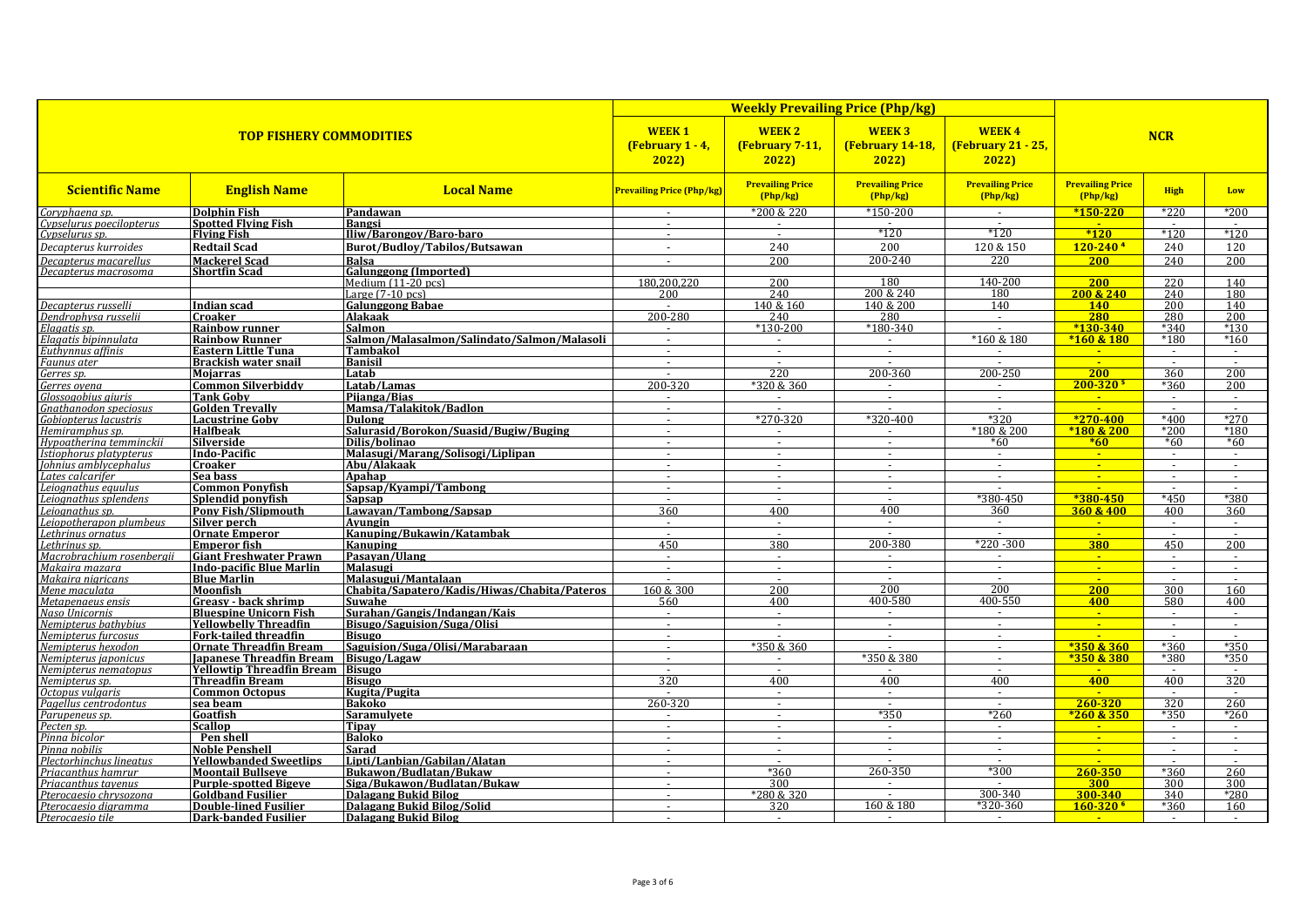|                                       | <b>TOP FISHERY COMMODITIES</b>     |                                                                            |                                  | <b>WEEK2</b><br>(February 7-11,<br>2022 | <b>WEEK3</b><br>(February 14-18,<br>2022 | <b>WEEK4</b><br>(February 21 - 25,<br>2022 | <b>NCR</b>                          |               |            |  |
|---------------------------------------|------------------------------------|----------------------------------------------------------------------------|----------------------------------|-----------------------------------------|------------------------------------------|--------------------------------------------|-------------------------------------|---------------|------------|--|
| <b>Scientific Name</b>                | <b>English Name</b>                | <b>Local Name</b>                                                          | <b>Prevailing Price (Php/kg)</b> | <b>Prevailing Price</b><br>(Php/kg)     | <b>Prevailing Price</b><br>(Php/kg)      | <b>Prevailing Price</b><br>(Php/kg)        | <b>Prevailing Price</b><br>(Php/kg) | <b>High</b>   | Low        |  |
| Rastrelliger brachysoma               | <b>Short-bodied Mackerel</b>       | Hasa-                                                                      |                                  | $*320-360$                              | 380                                      | 280-380                                    | 380                                 | 380           | 280        |  |
| Rastrelliaer sp.                      | <b>Mackerel</b>                    | Hasa-hasa                                                                  | 380                              | 360, 380, 400                           | 380                                      | 400                                        | 380                                 | 400           | 360        |  |
| Salmo salar                           | <b>Atlantic Salmon</b>             | <b>Salmon</b>                                                              |                                  |                                         |                                          |                                            |                                     |               |            |  |
|                                       |                                    | head                                                                       | 160                              | 160 & 180                               | 140 & 180                                | 180                                        | <b>180</b>                          | 180           | 140        |  |
|                                       |                                    | hellv                                                                      | 320-400                          | 320                                     | 360                                      | 360                                        | 320 & 360                           | 400           | 320        |  |
|                                       |                                    | meat/sliced                                                                | 620-700                          | 600                                     | 620-700                                  | 620-700                                    | 620-700                             | 700           | 600        |  |
| Sardinella tawilis                    | Freshwater tawilis                 | Tawilis/Salinyasi                                                          | 160                              | 160                                     | 100 & 160                                | 120-200                                    | 160                                 | 200           | $100^{-1}$ |  |
| Saurida tumbil                        | <b>Greater Lizard Fish</b>         | Kalaso/Talho/Tiki-tiki                                                     | $\sim$                           | $\sim$                                  | $\sim$                                   | $\sim$                                     | <b>Carlos</b>                       | $\sim$        | $\sim$     |  |
| Scarus sp.                            | Parrotfish                         | Mul-Mol/Mol-mol/Batagon                                                    | $\sim$                           | 160                                     | $*140$                                   | *160 & 200                                 | <b>160</b>                          | $*200$        | $*140$     |  |
| Scatophagus argus                     | <b>Spotted Scad</b>                | Kapiged/Kitang                                                             | $\sim$                           | 350                                     | 350                                      |                                            | 350                                 | 350           | 350        |  |
| Scomber iaponicus                     | <b>Chub Mackerel</b>               | Salmon                                                                     | $\sim$                           | 120 & 200                               | 130 & 200<br>$\sim$                      | 200<br>$\sim$                              | <b>200</b><br>$\mathbf{u}$          | 200           | 120        |  |
| Sepia spp.                            | Cuttlefish                         | <b>Bagulan/Baghak</b>                                                      | $\sim$                           | $\sim$                                  | 200 & 280                                | 260                                        | 200-280                             | $\sim$<br>280 | 200        |  |
| Selar boops<br>Selar crumenophthalmus | Oxeve Scad<br><b>Big-eve Scad</b>  | Matang-baka/Matambaka/Tamarong/Kutob<br>Matangbaka/Matambaka/Mat-an/Salay- | $\sim$<br>160-300                | $\sim$<br>240 & 300                     | 300                                      | 240                                        | 300                                 | 300           | 160        |  |
| Selaroides leptolepis                 | <b>Yellow-striped Scad</b>         | Salay-salay/Salaginto/Salay-ginto/Dalinu-                                  | 320                              | 280                                     | 320                                      | 320                                        | 320                                 | 320           | 280        |  |
| Seriola dumerili                      | <b>Greater amberiack</b>           | Tonto                                                                      | $\sim$                           | $\sim$                                  | $\sim$                                   | $\sim$                                     | $\sim$                              | $\sim$        | $\sim$     |  |
| Siganus canaliculatus                 | <b>White-spotted Spinefoot</b>     | Malaga/Danggit/Samaral/Tambol/<br>Hamol-od/Kitong                          | $\sim$                           | *480 & 550                              |                                          | 350                                        | 350                                 | *480 &<br>550 | 350        |  |
| Siaanus auttatus                      | Golden/Yellow/Orange-              | Malaga/Barangan/Danggit/Samaral/Tambol/Kit                                 | $\sim$                           | *200                                    | $*260$                                   | $\sim$                                     | $*200 & 260$                        | $*260$        | *200       |  |
| Siganus virgatus                      | <b>Barhead Spinefoot</b>           | <b>Daragbago</b>                                                           | $\sim$                           | $*240$                                  | $\sim$                                   | $\sim$                                     | $*240$                              | $*240$        | $*240$     |  |
| Siganus vermiculatus                  | <b>Vermiculated spinefoot</b>      | Malaga                                                                     |                                  | *180                                    | $\sim$                                   |                                            | $*180$                              | *180          | $*180$     |  |
| Siaanus sp.                           | Spinefoot/                         | Bataway/Danggit/Bawis/Malaga                                               | 300-450                          | 300                                     | 240                                      | $*140-360$                                 | 300                                 | 450           | $*140$     |  |
| Sillago sihama                        | Whiting                            | <b>Asohos</b>                                                              | $\sim$                           | 240-300                                 | 300                                      | 300                                        | 300                                 | 300           | 240        |  |
| Spratelloides gracilis                | <b>Silver Stripe Round Herring</b> | Dilis/Domod-Ot                                                             | $\sim$                           | $\sim$                                  | $\sim$                                   | $\sim$                                     | <b>Carlos</b>                       | $\sim$        | $\sim$     |  |
| Sphyraena iello                       | Pickhandle Barracuda               | <b>Tunong-tunong</b>                                                       | $\sim$                           | $\sim$                                  | $\sim$                                   | $\sim$                                     | <b>College</b>                      | $\sim$        | $\sim$     |  |
| Sphyraena obtusata                    | <b>Obtuse Barracuda</b>            | Torsilyo/Barakuda/Rumpi                                                    | $\sim$                           | 240-260                                 | $\sim$                                   | $*240$                                     | 240-260                             | 260           | 240        |  |
| Sphvraena sp.                         | <b>Barracuda</b>                   | Panghalwan/Lusod/Rumpi                                                     | 280-320                          | 300                                     | 300 & 320                                | 300-320                                    | 300 & 320                           | 320           | 280        |  |
| Stolephorus comersonnii               | <b>Commerson's Anchovy</b>         | Dilis/Bolinao                                                              |                                  | $\sim$                                  |                                          | $\sim$                                     |                                     | $\sim$        |            |  |
| Stolephorus indicus                   | <b>Indian Anchovy</b>              | Dilis/Twakang/Munamon/Libgaw/Sinarap/Sarap                                 | $\sim$                           | 100-140                                 | $\sim$                                   | $\sim$                                     | $100 - 140$                         | 140           | 100        |  |
| Stolephorus sp.                       | Anchovy                            | Dilis/Bolinao/Tuwakang/Bawdnon                                             | 240-320                          | 240                                     | 140                                      | 200                                        | 240                                 | 320           | 140        |  |
| Teuthida sp.                          | Sauid                              | Pusit                                                                      | 400 & 450                        | 400                                     | 400-450                                  | 400-450                                    | 400                                 | 450           | 400        |  |
| Telescopium telescopium               | <b>Horn Snail</b>                  | Bagungon/Chupakulo                                                         | $\sim$                           | $\sim$                                  | $\sim$                                   | $\sim$                                     | $\sim$                              | $\sim$        | $\sim$     |  |
| Terapon jarboa                        | <b>Crescent grunter</b>            | <b>Bagaong</b>                                                             | $\sim$                           | $\sim$                                  | $\sim$                                   | $\sim$                                     | $\sim$                              | $\sim$        | $\sim$     |  |
| Terapon sp.                           | <b>Terapon</b>                     | <b>Bugaong</b>                                                             | $\sim$                           | $\sim$                                  | $\sim$                                   | $\sim$                                     | $\sim$                              | $\sim$        | $\sim$     |  |
| Thunnus obesus                        | Big-eve tuna                       | <b>Barilis</b>                                                             | $\sim$                           | $\sim$                                  |                                          | $\mathbf{r}$                               | $\sim$                              | $\sim$        |            |  |
| Thenus orientalis                     | <b>Slipper lobster</b>             | Tatampal pula                                                              | $\sim$                           | $\sim$                                  | 200-220                                  | 200                                        | 200                                 | 220           | 200        |  |
| Trachinotus blochii                   | <b>Silver Pompano</b>              | Pompano                                                                    | $\sim$                           | 300-400                                 | 320 & 380                                | 250-380                                    | <b>380</b>                          | 400           | 250        |  |
| Trachinotus sp.                       | Pompano                            | Pampano                                                                    |                                  |                                         |                                          |                                            |                                     |               |            |  |
|                                       |                                    | white                                                                      | 300                              | 300                                     | 300                                      | 300                                        | 300                                 | 300           | 300        |  |
|                                       |                                    | black                                                                      | 350 & 380                        | 350-450                                 | 350                                      | 350 & 380                                  | 350                                 | 450           | 350        |  |
| Trichiurus japonicus                  | <b>Cutlass Fish</b>                | <b>Espada</b>                                                              | $\sim$                           | 300-380                                 | $\sim$                                   | 360                                        | 300-380                             | 380           | 300        |  |
| Trichiurus lepturus                   | <b>Largehead Hairtail</b>          | Espada/                                                                    | 300                              | 300 & 360                               | 360                                      | 300                                        | 300                                 | 360           | 300        |  |
| Tylosurus crocodilus                  | <b>Hound Needlefish</b>            | <b>Balo/Bawo</b>                                                           | $\sim$                           |                                         | $\sim$                                   |                                            |                                     |               |            |  |
| Tylosorus sp.                         | <b>Needlefish</b>                  | <b>Batalav</b>                                                             | $\sim$                           | $*150-260$                              | 140-400                                  | *200 & 260                                 | $140 - 400$ <sup>7</sup>            | 400           | 140        |  |
| Upeneus moliccensis                   | <b>Goldband Goatfish</b>           | Saramulyete/Balaki/Timbungan/Talikokod/Hin                                 | $\sim$                           | *180                                    | $\sim$                                   | $\sim$                                     | $*180$                              | *180          | $*180$     |  |
| Upeneus sulphureus                    | <b>Sulphur Goatfish</b>            | Ti-aw/Timbongan                                                            | $\sim$                           | $\sim$                                  | $\sim$                                   | $\blacksquare$                             | $\sim$                              | $\sim$ $-$    | $\sim$     |  |
| Xinhias aladius                       | Swordfish                          | Marlin                                                                     | $\sim$                           | $\sim$                                  | $\sim$                                   | $\sim$                                     | $\sim$                              | $\sim$        | $\sim$     |  |
| Varuna litterata                      | <b>Shore crab</b>                  | Talangka                                                                   | $\sim$                           | $\sim$                                  | $\sim$                                   | $\sim$                                     | $\sim$                              | $\sim$        |            |  |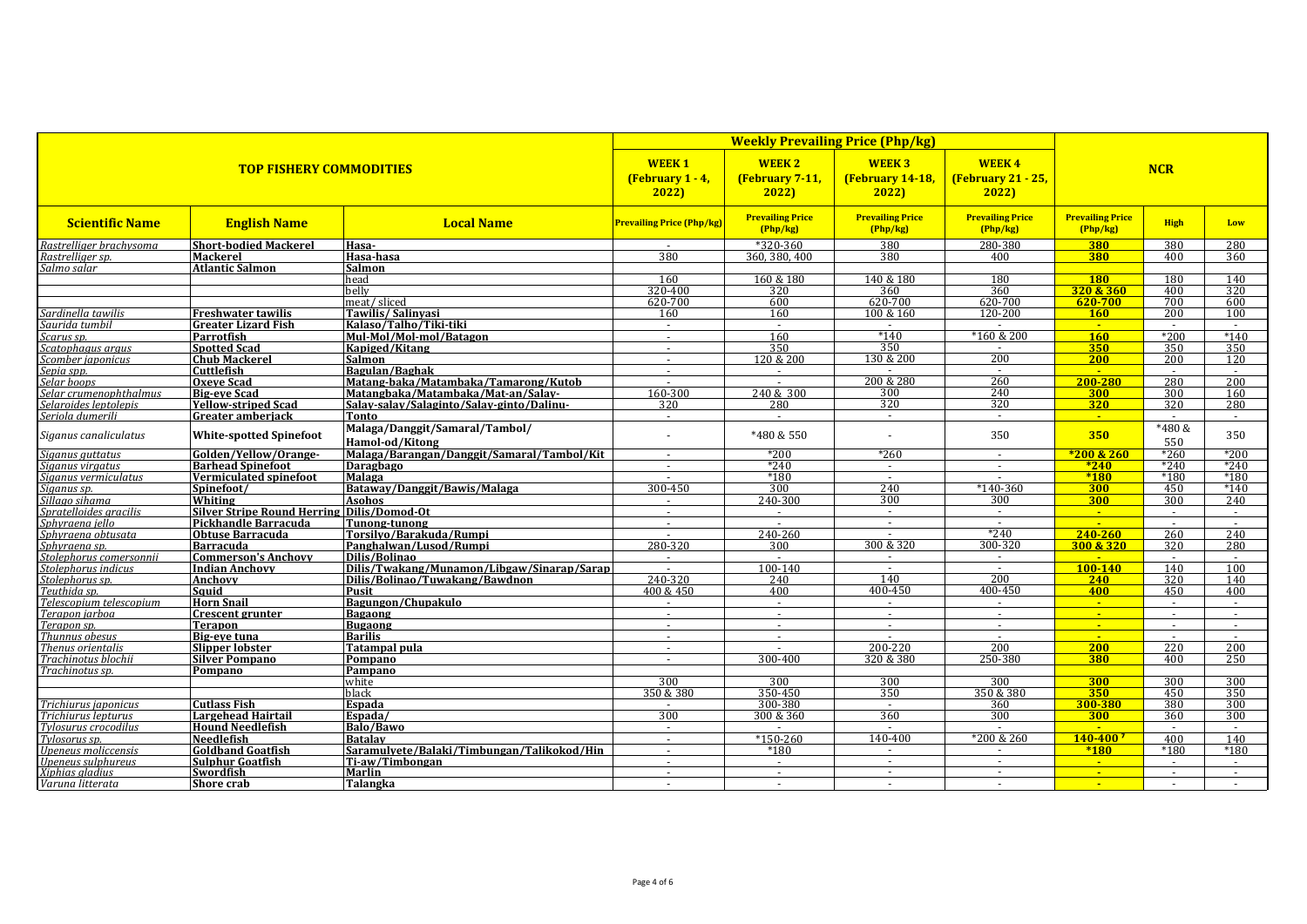|                             | <b>TOP FISHERY COMMODITIES</b>                                                                                                                                                                                                                                                                                                                                                                                                                                                                                                                                                                                                                                                                                                                                                                                                                                                                                                                                                                                                                                                                                                                                                                                                                                                                                                                                                                                                                                                                                                                                                                                                                                                                                                                                                                                                                                                                                                                                                                                                                                                                                                                                                                                                                                                                                                                                                                                                                                                                                                                                                                                                                                                                                                                                                                                                                                                                                                                                                                                                                                                                                                                                                                        |                                                                                                                                                                                   | <b>WEEK1</b><br>(February $1 - 4$ ,<br>2022) | <b>WEEK2</b><br>(February 7-11,<br>2022) | <b>WEEK3</b><br><b>(February 14-18,</b><br>2022) | <b>WEEK4</b><br>(February 21 - 25,<br>2022) | <b>NCR</b>                          |             |     |  |
|-----------------------------|-------------------------------------------------------------------------------------------------------------------------------------------------------------------------------------------------------------------------------------------------------------------------------------------------------------------------------------------------------------------------------------------------------------------------------------------------------------------------------------------------------------------------------------------------------------------------------------------------------------------------------------------------------------------------------------------------------------------------------------------------------------------------------------------------------------------------------------------------------------------------------------------------------------------------------------------------------------------------------------------------------------------------------------------------------------------------------------------------------------------------------------------------------------------------------------------------------------------------------------------------------------------------------------------------------------------------------------------------------------------------------------------------------------------------------------------------------------------------------------------------------------------------------------------------------------------------------------------------------------------------------------------------------------------------------------------------------------------------------------------------------------------------------------------------------------------------------------------------------------------------------------------------------------------------------------------------------------------------------------------------------------------------------------------------------------------------------------------------------------------------------------------------------------------------------------------------------------------------------------------------------------------------------------------------------------------------------------------------------------------------------------------------------------------------------------------------------------------------------------------------------------------------------------------------------------------------------------------------------------------------------------------------------------------------------------------------------------------------------------------------------------------------------------------------------------------------------------------------------------------------------------------------------------------------------------------------------------------------------------------------------------------------------------------------------------------------------------------------------------------------------------------------------------------------------------------------------|-----------------------------------------------------------------------------------------------------------------------------------------------------------------------------------|----------------------------------------------|------------------------------------------|--------------------------------------------------|---------------------------------------------|-------------------------------------|-------------|-----|--|
| <b>Scientific Name</b>      | <b>English Name</b>                                                                                                                                                                                                                                                                                                                                                                                                                                                                                                                                                                                                                                                                                                                                                                                                                                                                                                                                                                                                                                                                                                                                                                                                                                                                                                                                                                                                                                                                                                                                                                                                                                                                                                                                                                                                                                                                                                                                                                                                                                                                                                                                                                                                                                                                                                                                                                                                                                                                                                                                                                                                                                                                                                                                                                                                                                                                                                                                                                                                                                                                                                                                                                                   | <b>Local Name</b>                                                                                                                                                                 | <b>Prevailing Price (Php/kg)</b>             | <b>Prevailing Price</b><br>(Php/kg)      | <b>Prevailing Price</b><br>(Php/kg)              | <b>Prevailing Price</b><br>Php/kg           | <b>Prevailing Price</b><br>(Php/kg) | <b>High</b> | Low |  |
| Remarks/Market Observations | The following observations were gathered from market vendors and administrators for the month of February:<br>1. In general, sufficient volumes of fresh marine commodities were observed at the monitored retail markets this month. In addition, more supplies were observed for locall-fresh galunggong and alumahan due to the<br>lifting of closed fishing season for local galunggong (Decapterus spp.) at Northeastern Palawan last Feb. 1 and for sardines, herrings & mackarels (Ratrilleger spp. & Sardinella spp.) at Visayan Sea last Feb. 15. There<br>are also other available local galunggong variants like babae (Decapterus russelli), balsa (Decapterus macarellus) and burot (Decapterus kurroides) noted at the market. This resulted to a decreased in the prevailing<br>retail prices of local galunggong and alumahan this month.<br>2. Despite the sufficient supply of local-fresh galunggong at the market, there are still market vendors who prefer selling imported-galunggong due to its cheaper price making it easier for them to sell. Also, most of the<br>supplies for local galunggong this month are small to medium sizes unlike for imported galunggong which are mostly large-size. Other imported commodities observed at the markets were pampano, salmon mackarel,<br>tulingan and chabeta.<br>3. The prevailing retail prices of bangus and tilapia remain the same from previous month due to the stable demand and sufficient supplies at the monitored markets. Most of the supply for bangus this month are large<br>sizes (1-2pcs/kg).<br>4. Top fishery commodities in the sixteen (18) monitored retail markets are sourced mainly from the following areas:<br>a. Bangus - Bulacan, Pangasinan<br>b. Tilapia - Batangas<br>c. Local Galunggong - Malabon Fish Port<br>d. Imported Galunggong - Navotas Fish Port<br>e. Alumahan - Malabon Fish Port<br>5. Fluctuations in the prices of the top fifteen (15) and other commodities are influenced by a number of factors such as the commodity's size, quality, volume of supply, source area, as well as the weather condition and<br>other natural phenomena.<br>*Penaeus monodon or Sugpo-L (Php800-900/kg) - lowest prevailing price of Php800.00/kg was recorded from Marikina Market, whereas supply are source directly from the nearby wholesale markets. On the other<br>hand, highest prevailing price of Php900.00/kg are recorded at Guadalupe Market, wherein supply are source usually from neaby primary markets, hence the variation of prices.                                                                                                                                                                                                                                                                                                                                                                                                                                                                                                                                                                                                                                  |                                                                                                                                                                                   |                                              |                                          |                                                  |                                             |                                     |             |     |  |
|                             | Portunus pelagicus or Alimasag - S-M (Php240-400/kg) - lowest prevailing price of Php240.00/kg was recorded at Pasig market, wherein supply are noted to be smaller sizes resulting to offer the commodity in a lower<br>price, however supply noted at Galas market are observed to have larger sizes and are source only from its nearby primary market (i.e., Farmers), hence the higher price.<br>*Atule mate or Salay Batang (Php200-360/kg) - lowest prevailing price of Php200.00/kg was recorded in Marikina Market where the available supplies were not in good quality. Highest prevailing price of<br>Php360.00/kg was noted at Pasig Market where available supplies were in good quality sourced from Lucena, Quezon, thus higher price.<br>Becapterus kurroides or Burot (Php120-240/kg)-lowest prevailing price of Php120.00/kg was recorded in Balintawak Market where the available supplies were not in good quality and were stocks from previous<br>market days. Highest prevailing price of Php240.00/kg was noted at Munoz Market where available supplies were in large in size resulting to higher price.<br>*Gerres oyena or Latab (Php200-320/kg) - lowest prevailing price of Php200.00/kg was recorded at Malabon Central market, wherein supply are sourced directly to Malabon Wholesale Market resulting to a lower<br>price, however supply noted at Guadalupe market are sourced from nearby primary market, hence the higher price.<br>Pterocaesio digramma or Dalagang Bukid Bilog - (Php160-320/kg)- lowest prevailing price of Php160.00/kg was recorded at Navotas Retail market, wherein supply are sourced directly to Navotas Wholesale Market<br>resulting to a lower price, however supply noted at Mandaluyong market are sourced from nearby primary market, hence the higher price.<br>*Tylosorus sp. or Batalay - (Php140-400/kg)- lowest prevailing price of Php140.00/kg was recorded at Navotas Retail market, wherein supply are sourced directly to Navotas Wholesale Market resulting to a lower<br>price, however supply noted at Mandaluyong market are sourced from nearby primary market, hence the higher price.<br>6. According to vendors, low demand among the buyers and consumer were consistently observed throughout the month. Relatively, display of fresh marine commodities were observed to be limited among the<br>monitored retail markets, as vendors only sell limited volume and variety of fishery commodities to ensure that it will be sold out at the end of the day and avoid losses.<br>7. Physical price monitoring activity for the eleven (11) monitored retail markets were resumed last Feb 8 2022 (Tuesday).<br>8. Market administrators continue to strictly implement precautionary safety measures in the monitored markets to ensure the consumers and vendors safety and avoid the further spread of highly infectious COVID-19<br>OMICRON variant, in accordance with the General-Community Quarantine-Alert Level 2 guidelines. Among these measures are the mandatory wearing of face masks, social distancing and regular schedule of cleaning<br>and disinfection in the markets, and among others. |                                                                                                                                                                                   |                                              |                                          |                                                  |                                             |                                     |             |     |  |
| <b>Source Areas:</b>        |                                                                                                                                                                                                                                                                                                                                                                                                                                                                                                                                                                                                                                                                                                                                                                                                                                                                                                                                                                                                                                                                                                                                                                                                                                                                                                                                                                                                                                                                                                                                                                                                                                                                                                                                                                                                                                                                                                                                                                                                                                                                                                                                                                                                                                                                                                                                                                                                                                                                                                                                                                                                                                                                                                                                                                                                                                                                                                                                                                                                                                                                                                                                                                                                       | Mindoro, GenSan, Cardona, Laguna, Quezon, Zambales, Cavite, Bicol, Palawan, Iloilo, Marinduque, Pangasinan, Bulacan, Pampanga, Batangas, Samar, Lucena, Farmers, Malabon, Navotas |                                              |                                          |                                                  |                                             |                                     |             |     |  |